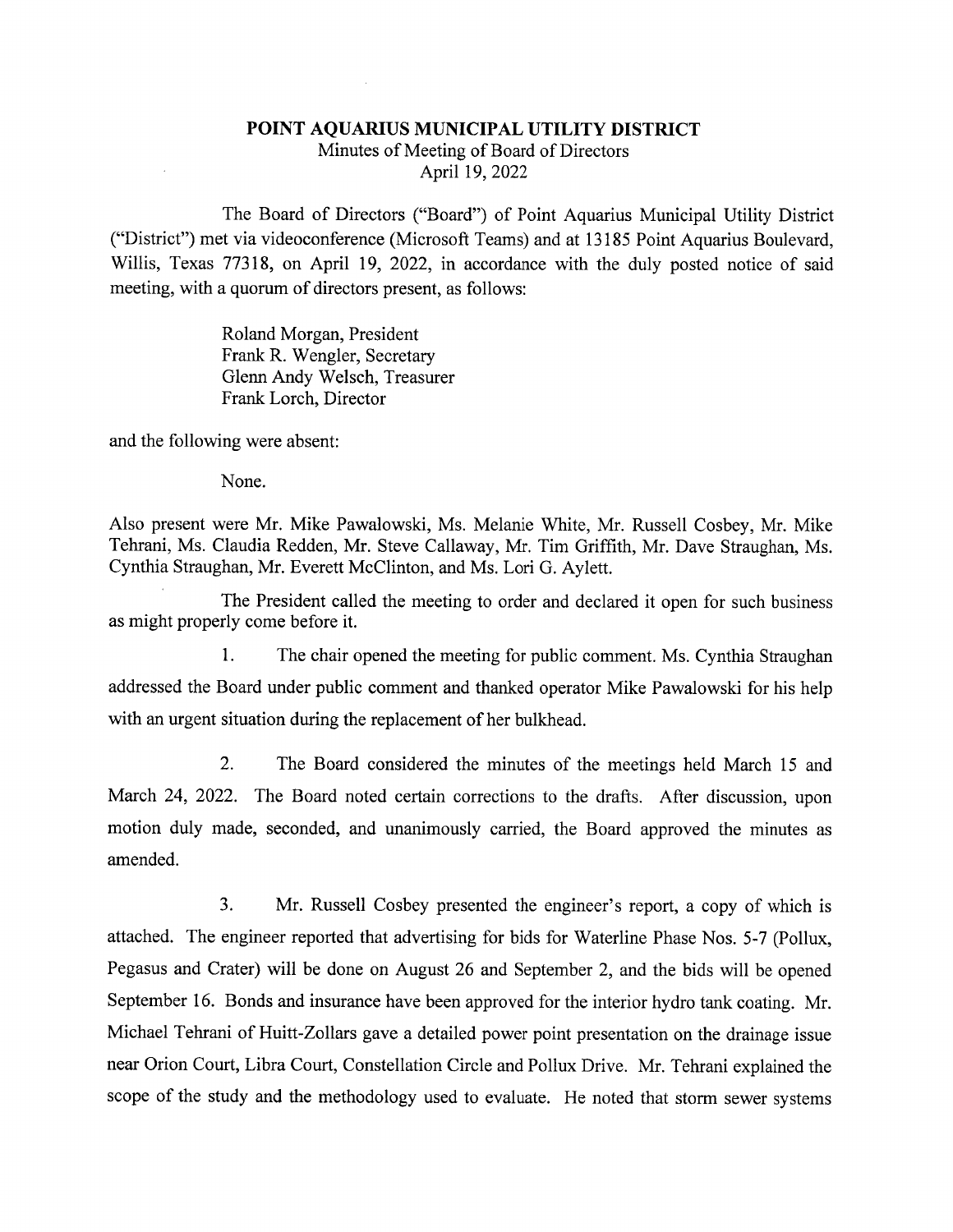were designed for three and five-year storm events. He explained the location of the storm sewer system and inlets, and the low points on each of the streets in the study. There appears to be sheet flow ponding on Orion, Libra, Constellation and Pollux. At the time the subdivision was designed in 1975, it was built according to then-current storm design standards. Mr. Tehrani also provide information on the location and direction of sheet flow in the drainage area. He noted that now hydrologists area using the more recent rainfall data and designing subdivisions according to Atlas 14 standards with a five-year storm event. Mr. Tehrani noted that while most homes in Point Aquarius are detached single-family homes, there are five homes that are attached from lot line to lot line on Orion Court, and that configuration does not allow sheet flow to pass between the homes.

The engineer discussed three different potential alternatives for proposed drainage improvements. Alternative one would involve constructing an additional 18-inch RCP beside the existing RCP and adding a swale to direct flow to an existing lake beside Andromeda Court between Orion and Centaurus with a restrictor. The outflow restrictor could provide additional detention without negatively affecting adjacent property. This alternative would drop the water elevation on Orion by 0.11 feet with no change downstream. The cost of alternative one is approximately \$67,500. Alternative two would include all of the alternative 1 drainage improvements and adding of a 30-inch RCP beside the existing RCP on Andromeda Court, adding a 36-inch RCP beside the existing 48-inch RCP between Pollux and the outfall to Lake Conroe, adding a speed bump at the end of Orion Court West and replacing the existing 18-inch RCP under Constellation Circle with a 24-inch RCP. The cost for performance of alternative two, which includes alternative one, is \$353,100. Alternative 2 would effect a 3.84-foot drop in the water levels near Orion Court and would also drop water surface elevations on Libra, Constellation Circle West, and Pollux. Alternative three would include all the improvements listed in alternatives one and two plus addition of an extreme event overflow swale on Andromeda Court between Orion Court and Constellation Circle. The swale would need to be extended along Orion Court to the low point in the street. These improvements only marginally reduce the water surface elevation by an additional 0.22 feet and would cost a total of \$403,400. The third option would also require removal of all existing trees in the common area between existing lots in the street right-of-way and would require acquisition of drainage easements on private property.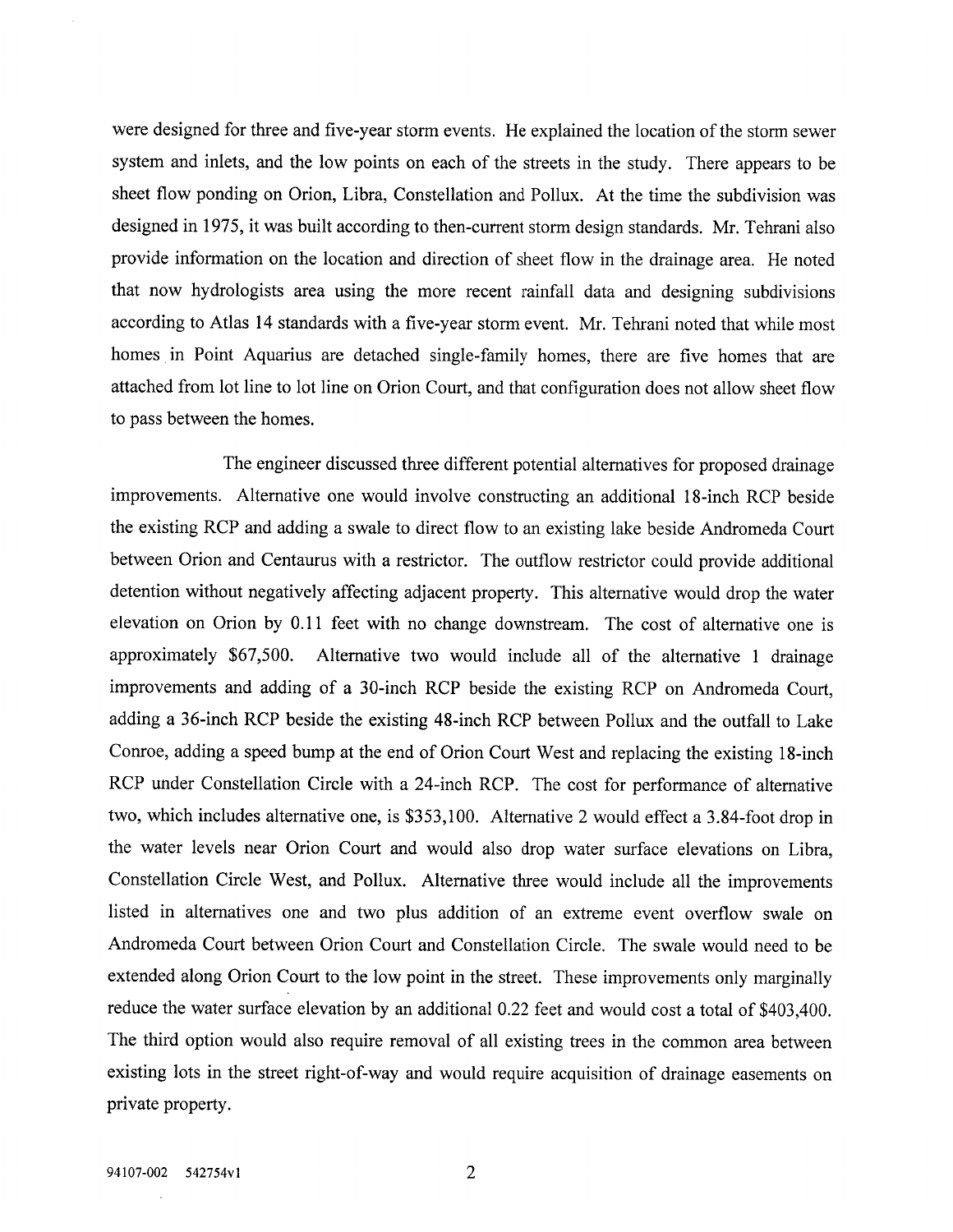At the conclusion of his report, Mr. Tehrani noted that a written report will be available prior to the next meeting. Director Wengler will lead the project by reviewing the report with the engineer and will make a recommendation for the Board's consideration.

The Board reviewed the remainder of the engineer's report with Mr. Cosbey. The waste discharge permit is under technical review at the TCEQ. The TxDOT project is under constmction. The engineer continues to work on the District's asset management plan with the operator. Upon unanimous vote, the Board approved the engineer's report as presented.

4. Mr. Mike Pawalowski and Ms. Melanie White presented an operator's report, a copy of which is attached. The District had 2.51% water loss, and the sewage treatment plant operated at 34% of permitted capacity. The operator reported pumpage from the Jasper well of 125,000 gallons and from the Catahoula well of 6,834,000 gallons. The District had 1,062 active accounts and billed 1,072 accounts. The operator reported that all of the well meters in the District had been calibrated and he expected to see a more accurate rendering of water versus sewer usage. Chlorinator Maintenance replaced the PLC for the chlorine detector. The operator inspected the blowers and determined the bearings need to be replaced. The operator noted that to retrofit the blower would cost approximately \$176,000 for both. The blowers are over ten years old. The operator recommended that the bearings be redone at a cost of \$13,730. Director Lorch asked if the contractor would provide any warranty for the bearing replacement. The operator indicated that he would check, but it is not typical to offer a warranty on a bearing repair on used equipment. Upon unanimous vote, the Board authorized reworking the bearings at a cost of \$13,730, with the operator to investigate the possibility of obtaining a warranty.

At the Summerchase Lift Station, a pump burned up. The operator recommended adding a phased pump at a cost of \$9,295, and upon unanimous vote the Board approved such purchase. The operator reported that the onsite lift station controller has been installed. The Board briefly discussed a fire hydrant that was broken. The operator suspected but could not prove that the fire department may have broken it simply by the nature of the damage done to it. Melanie White continues to work with website and communications operations on her company's behalf. The operator presented quotes for landscaping at the lift station and generator on Pollux and Pegasus. The landscaping quote amounted to over \$3,000. The Board noted that

3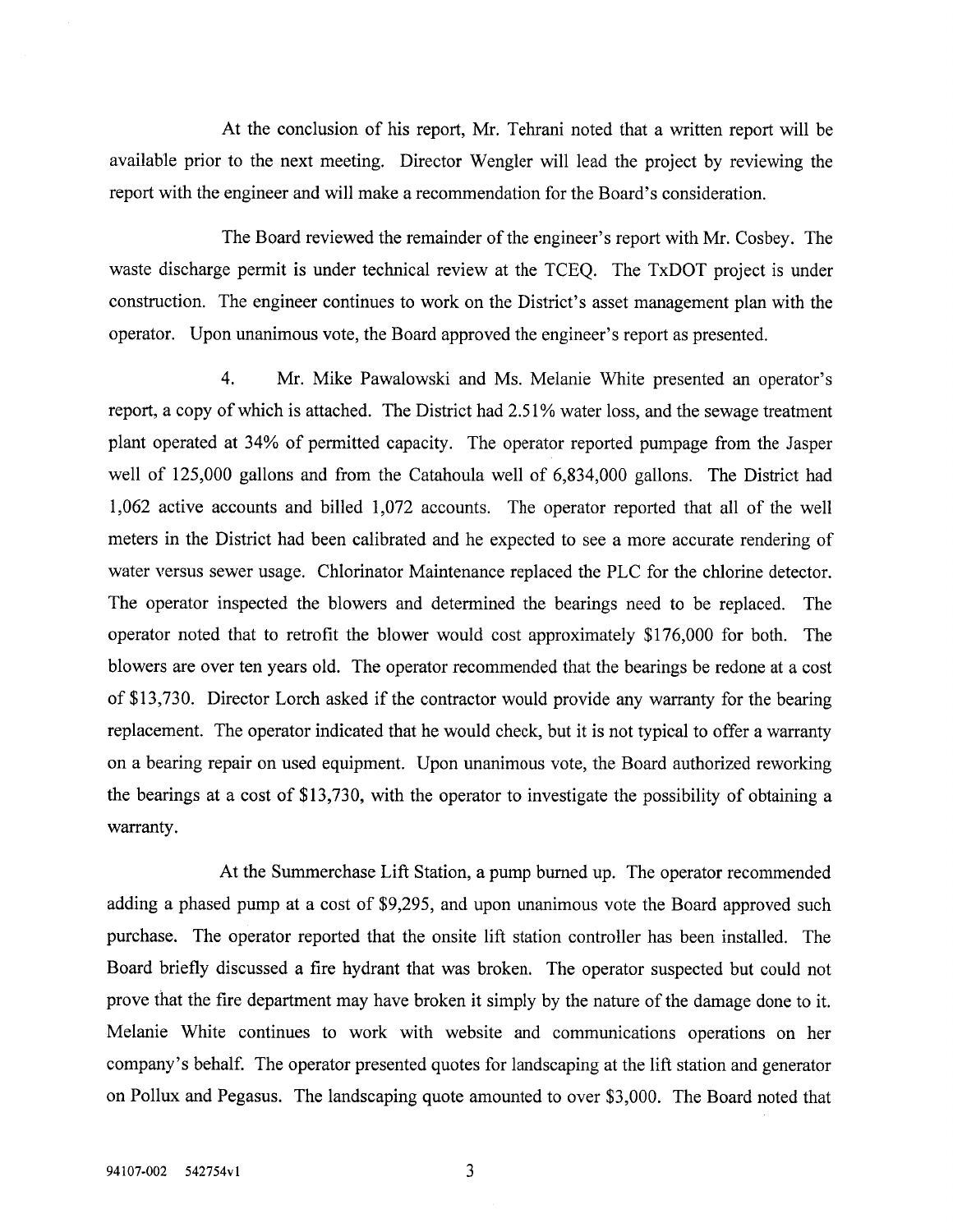the customer had previously stated that she was willing to landscape and maintain plants if the Board would pay for the plants. The quote appeared to involve more work by a landscaper. The operator will continue to work with the customer. Upon unanimous vote, the Board approved the operator's report as presented.

5. Ms. Claudia Redden presented a bookkeeper's report, a copy of which is attached. The District has a general fund balance of \$3,079,459.38, a tax fund balance of \$89,516.39 and total debt service funds of \$35,255.84. Upon unanimous vote, the Board approved the bookkeeper's report as presented and authorized payment of bills listed thereon.

6. Lori Aylett presented the attorney's report. The attorney responded to a Public Information Act request. The requestor asked that charges for the response be waived, and the Board agreed to waive the charges on a one-time basis.

7. The Board discussed District website and emergency communications. Director Wengler noted that he met with Dana Richardson, who had been the District's website coordinator. Mr. Richardson noted that he had done this as a public service and had not charged the District any money. He stated that he did not have an interest in managing the website or doing emergency communications for a fee and would be happy to coordinate with a new website coordinator.

Director Wengler presented a proposal from Off Cinco for a website for the District. Off Cinco would charge \$1,500 as a one-time fee to set up the website, and the yearly fee would be \$3,000. Emergency communications could be added for approximately \$1,000 per year. After discussion, upon unanimous vote, the Board approved the proposal of Off Cinco to provide website services.

8. Director Welsch presented a treasurer's report. In the current rising interest rate market, the treasurer stated that it does not make sense to do laddered certificates of deposit. He also noted that Frost Bank annual service charges were approximately \$1,650 more than First National Bank Texas. Director Welsch informed Frost Bank that the District would continue to monitor CD rates for future consideration.

9. The Board conducted a consultant review of the District engineer. Director Wengler noted that Mr. Cosbey had done a good job with the transition, but he would

4